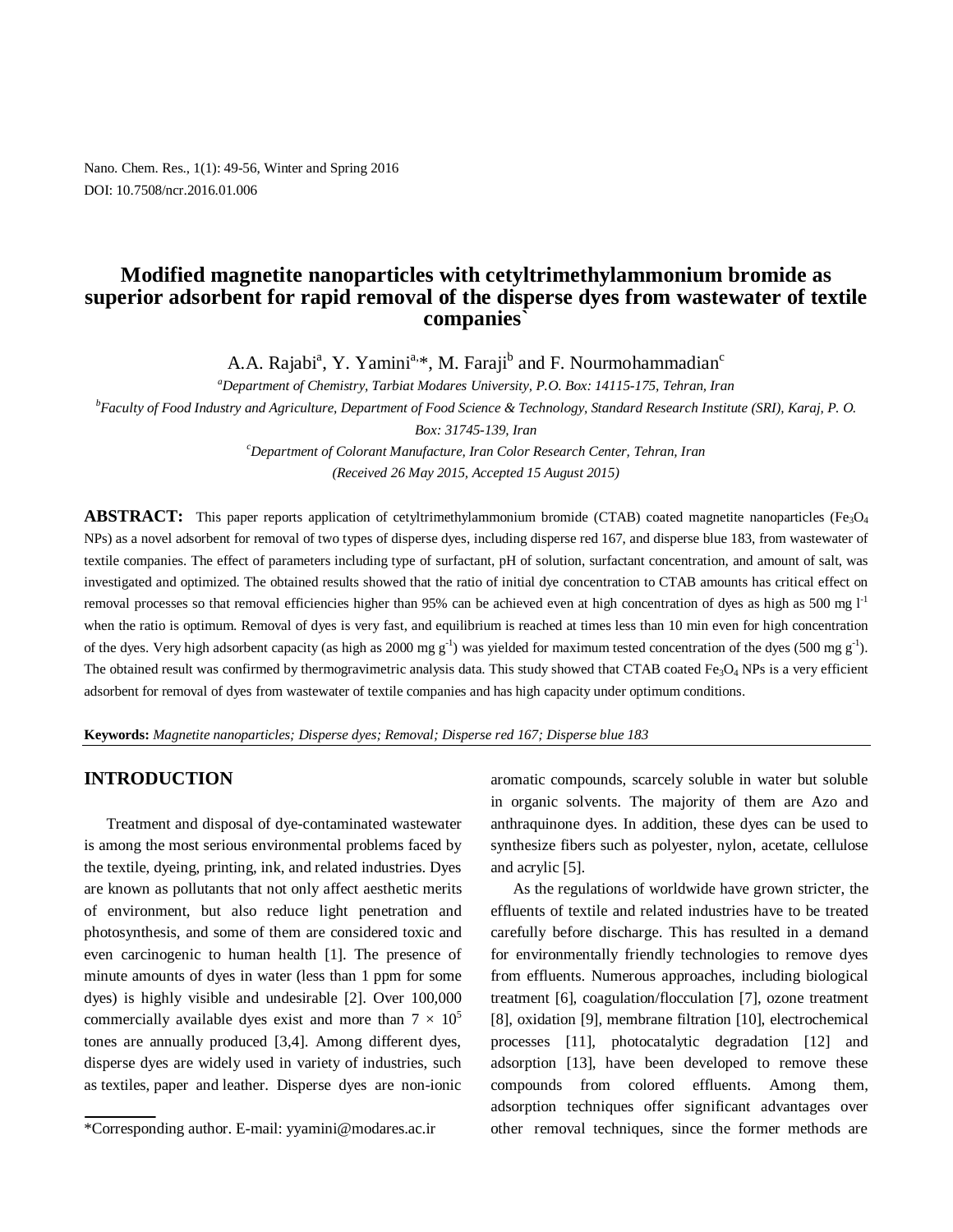more economical, simpler [14], and capable of efficiently treating dyes in more concentrated form [15]. Also, especially based on environmental point of view, adsorption techniques do not lead to secondary sludge disposal problems [16,17]. Although activated carbon is widely used as an efficient adsorbent for dye removal from colored waters owing to its excellent adsorption abilities, it suffers from several drawbacks such as high price of both its manufacturing and regeneration, and it is also ineffective against disperse and vat dyes [18,19]. Hence, instead of activated carbon, alternative low-cost, novel locally available adsorbents are currently used for removal of textile dye effluents from aqueous solutions. Sepiolite [20,21], zeolite [22], waste metal hydroxide sludge [23], smectite [24], bentonite [25], Sorrel's cement [26], modified mesoporous silica [27], orange peel [28], polymethylacrylate grafted chitosan [29], magnetic alginate beads [30] and modified magnetic nanoparticles [31,32] are some adsorbents used in this respect.

Recently, nanometer-sized materials have attracted substantial interest in the scientific community because of their special properties [33]. These materials have been used in various scientific fields such as biotechnology, engineering, biomedical, environmental, and material sciences [34-37]. Application of nanoparticles (NPs), as novel adsorbents for pollutant removal, is gaining research interest [38-42]. Compared with micrometer-sized particles, NPs offer a significantly higher surface area-to-volume ratio and a short diffusion route, resulting in high extraction capacity, rapid extraction dynamics, and high extraction efficiencies [43,44]. Super paramagnetic NPs such as  $Fe<sub>3</sub>O<sub>4</sub>$ are attracted to a magnetic field but retain no residual magnetism after the field is removed. This property makes them particularly suitable for pollutant removal since no centrifugation or filtrations of the sample are then needed after treatment (in comparison with non-magnetic NPs).

In order to enhance commercial application of magnetic nanoparticles (MNPs) as adsorbents in batch contact and column processes for removal of dyestuffs, several chemical modification methods, such as magnetic silica modified with amine group [45], magnetic multi-wall carbon nanotube nanocomposite [46], cetyltrimethylammonium bromide (CTAB) coated magnetic nanoparticles [47], and magnetic alginate beads [48] have been applied to improve

its removal efficiency as well as its selectivity. For removal and recovery of dyes from solution, surfactant coated MNPs such as CTAB offer several potential advantages such as high extraction capacity, rapid separation, easy elution and recovery of dyes, and simple and convenient procedures.

In this study, adsorption efficiency of CTAB coated MNPs as a cationic surfactant was investigated for removal of two disperse dyes (disperse red 167 and disperse blue 183) from aqueous solution. For this purpose, first the effects of variables influencing the removal of dyes were evaluated. Then, under optimum conditions, removal of dyes was investigated in wastewater samples from textile industry.

## **EXPERIMENTAL**

#### **Chemicals and Apparatus**

In this study, all of the used chemicals were analytical reagent grade. Disperse red 167 and disperse blue 183 were obtained from Department of Colorant Manufacture, Iran Color Research Center (Tehran, Iran), with analytical grade and were used without further purification. The chemical structure and  $\lambda_{\text{max}}$  of the dyes are tabulated in Table 1. Ferric chloride (FeCl<sub>3</sub>.6H<sub>2</sub>O), ferrous chloride (FeCl<sub>2</sub>.4H<sub>2</sub>O), sodium dodecyl sulfate (SDS), CTAB, triton X-114 (TX-114), methanol, acetone and hydrochloric acid were prepared from Merck Company (Darmstadt, Germany). The water used throughout this work was double distillated water. The dye stock solution was prepared by dissolving accurately weight of dyes in double distillated water. The working solutions were obtained by diluting the stock solution to the required concentrations in water. In order to adjust the acidity of solutions, sodium hydroxide or hydrochloride acid solutions were used.

All pH measurements were performed with a WTW Inolab pH meter (Weilheim, Germany). A thermogravimetric analyzer PL-STA from PL-Thermal Science Company (London, England) was utilized to confirm high capacity of the adsorbent. The spectrophotometric measurements were carried out with UV-Vis. spectrophotometer CECIL CE-7200 (Cambridge, England) at the respective  $\lambda_{\text{max}}$  value of each dye, 559 nm for disperse blue 183 and 469 nm for disperse red 167. The dye solutions were stirred using a motor-stirrer (Heidolph,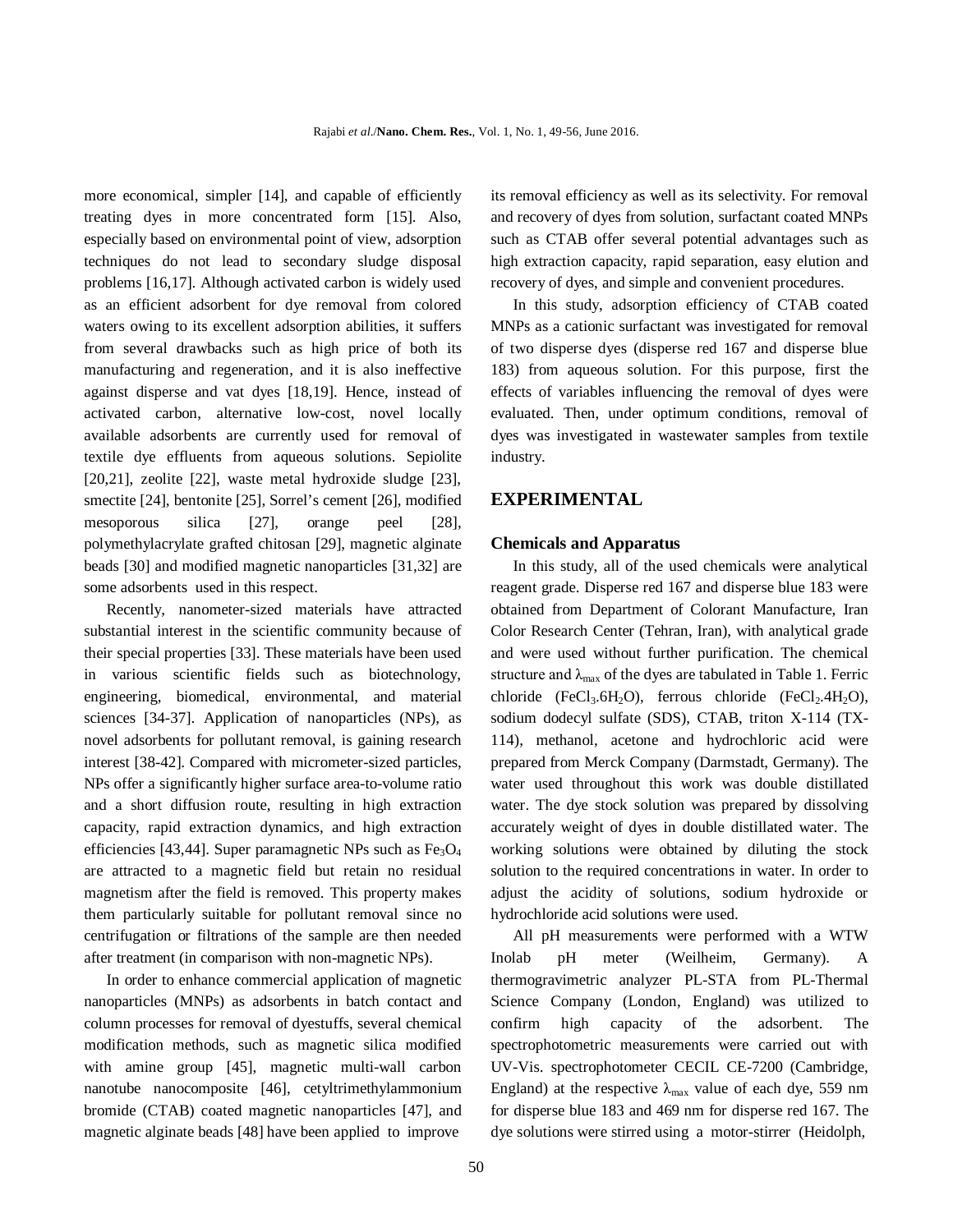| Dye               | Chemical structure                                                                              | $\lambda_{max}$<br>(nm) |
|-------------------|-------------------------------------------------------------------------------------------------|-------------------------|
| Disperse red 167  | O El                                                                                            | 469                     |
| Disperse blue 183 | $\begin{matrix} 0 \\ 0 \\ 0 \\ 0 \end{matrix}$<br>$\mathbb{A}^{\mathbb{N}}$<br>HŅ.<br>N≈I<br>Br | 551                     |

 **Table 1.** Chemical Structures and λmax of the Examined Dyes

Germany) by glassware stirrer. A temperature-controlled shaker was applied for shaking at the constant temperature. A super magnet with 1.4 Tesla magnetic fields ( $10 \times 5 \times 4$ ) cm) was used for magnetic separation.

#### **Synthesis of MNPs**

The MNPs were synthesized by chemical coprecipitation method, using a reactor designed in our research group recently [49]. First,  $10.4$  g of FeCl<sub>3</sub>.6H<sub>2</sub>O, 4.0 g of  $FeCl<sub>2</sub>$ .4H<sub>2</sub>O and 1.7 ml of HCl (12 M) were dissolved in 50 ml of deionized water in a beaker degassed with nitrogen bubbling for 20 min. Five hundred ml of 1.5 M NaOH solution was degassed (15 min) and heated to 80 ºC in the reactor. Then, the acidic solution was added dropwise into the NaOH solution in 30 min under the nitrogen gas protection and vigorous stirring (1000 rpm) using the glassware stirrer. During the whole process, temperature of the solution was maintained at 80 ºC and nitrogen gas was used to prevent intrusion of oxygen. After completion of the reaction, the obtained MNPs precipitate was separated from the reaction medium by magnetic field. It was subsequently washed with 500 ml of deionized water

four times. Finally, the obtained NPs were re-suspended in 500 ml of the degassed deionized water. The pH of obtained suspension was 11.0 and concentration of the generated NPs in suspension was estimated to be about 10 mg  $ml^{-1}$ . The obtained NPs were stable at least for one month. The synthesized MNPs were characterized using a scanning electron microscope (SEM), infrared radiation (IR) and Xray diffraction (XRD) as discussed previously [49].

#### **Dye Adsorption Procedure**

Extraction of dyes was carried out according to the following procedure: (1) 40 ml aqueous solution of the dyes  $(40 \text{ mg } l^{-1})$  was prepared in a 100 ml beaker by addition of the appropriate amount of stock solution of the dyes; (2) 1.0 ml of the NPs suspension (containing 10 mg of Fe3O4 NPs) was added to the dyes solution; (3) pH of the solution was adjusted to the desired value and surfactant was then added into the dye solution; (4) the mixture of solution was stirred to enhance the efficiency of dye adsorption by increasing mass transfer; (5) by the use of a strong magnet after dye adsorption, Fe3O4 NPs was separated quickly (1 min) from the sample solution; (6) the residual dye concentration in the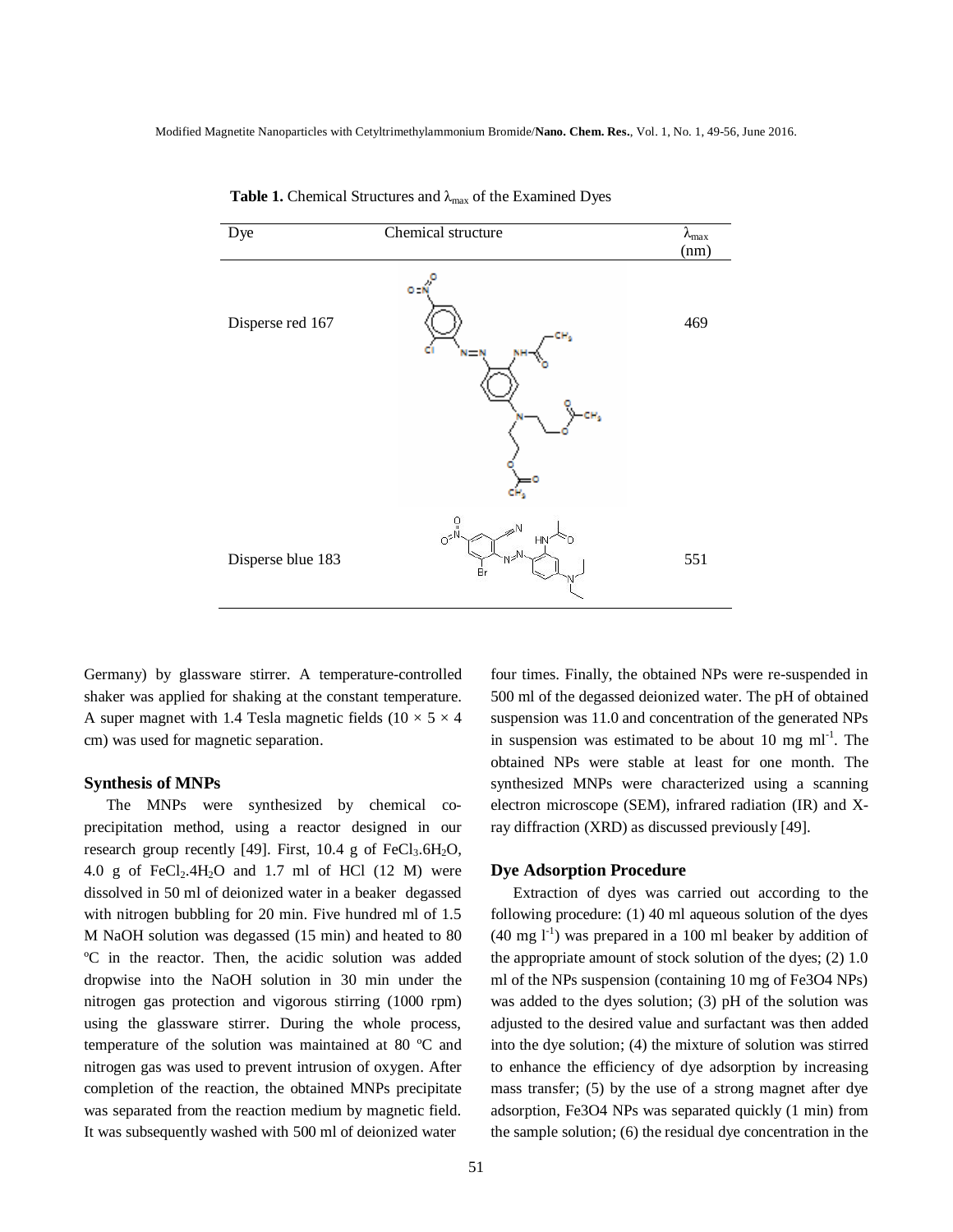supernatant clear solution was determined spectrophotometrically using the calibration curves. The following equation was applied to calculate the efficiency of dye removal in the treatment experiments:

Dye removal efficiency  $(\%) = ($ *O*  $\frac{0}{C}$  $C_o - C$ )  $\times$  100

where  $C_0$  and  $C$  are the initial and residual concentrations of the dye in the solution  $(mg 1^{-1})$ , respectively.

## **RESULTS AND DISCUSSION**

#### **Effect of pH**

Surface charge of MNPs can be changed as a function of sample pH. Thus, at various pH conditions, different mechanisms can occur. In the present study different surfactants including cationic (CTAB), anionic (SDS), and non-ionic (TX-114) were used to evaluate removal efficiency of the dyes as a function of samples pH. So, the influence of pH on adsorption efficiency of dyes was studied over a range of pH values from 4 to 11 for TX-114 coated MNPs, from 3 to 8 for SDS coated MNPs, and from 5 to 11 for CTAB coated MNPs. The adsorption efficiency of the dyes is illustrated in Fig. 1a to Fig. 1c for different surfactant coated MNPs. Figure 1a indicates that the maximum adsorption efficiency of SDS coated MNPs is achieved at  $pH = 3$ . By increasing the pH, the sorption amount decreased. This can be attributed to the fact that when the pH level is below from its zero point charge (PZC 6.5), the surface of MNPs is positively charged [50]. In this condition, SDS molecules can be easily adsorbed on positively charged surface of MNPs via electrostatic attraction forces. By increasing pH, the  $Fe<sub>3</sub>O<sub>4</sub>$  surface becomes negatively charged such that the strong electrostatic repulsion can occur between SDS molecules and the negatively charged MNPs surface.

Figure 1b demonstrates that the adsorption efficiency of TX-114 coated MNPs is independent of pH. This parameter remains nearly constant (lower than 50%) over the initial pH ranges of 4-11. This can be attributed to the fact that the surface of MNPs is positively or negatively charged under acidic or alkaline conditions, respectively. Under this circumstance, non-ionic surfactants such as TX-114 cannot easily interact with the charged surface.



**Fig. 1.** Influence of pH on the adsorption efficiency of dyes: (a) SDS coated MNPs; (b) TX-114 coated MNPs; (c) CTAB coated MNPs; conditions: dye concentration  $(40 \text{ mg l}^{-1})$ , stirring time  $(5 \text{ min})$ , surfactant concentration ( $5 \times 10^{-5}$  M), salt % (0 w/v).

Figure 1c shows removal efficiency of CTAB coated MNPs as a function of sample pH. The result indicates that maximum adsorption efficiency occurs at  $pH = 8$ . By increasing pH from 5 to 8, the sorption efficiency increased dramatically before reaching its maximum value at  $pH = 8$ .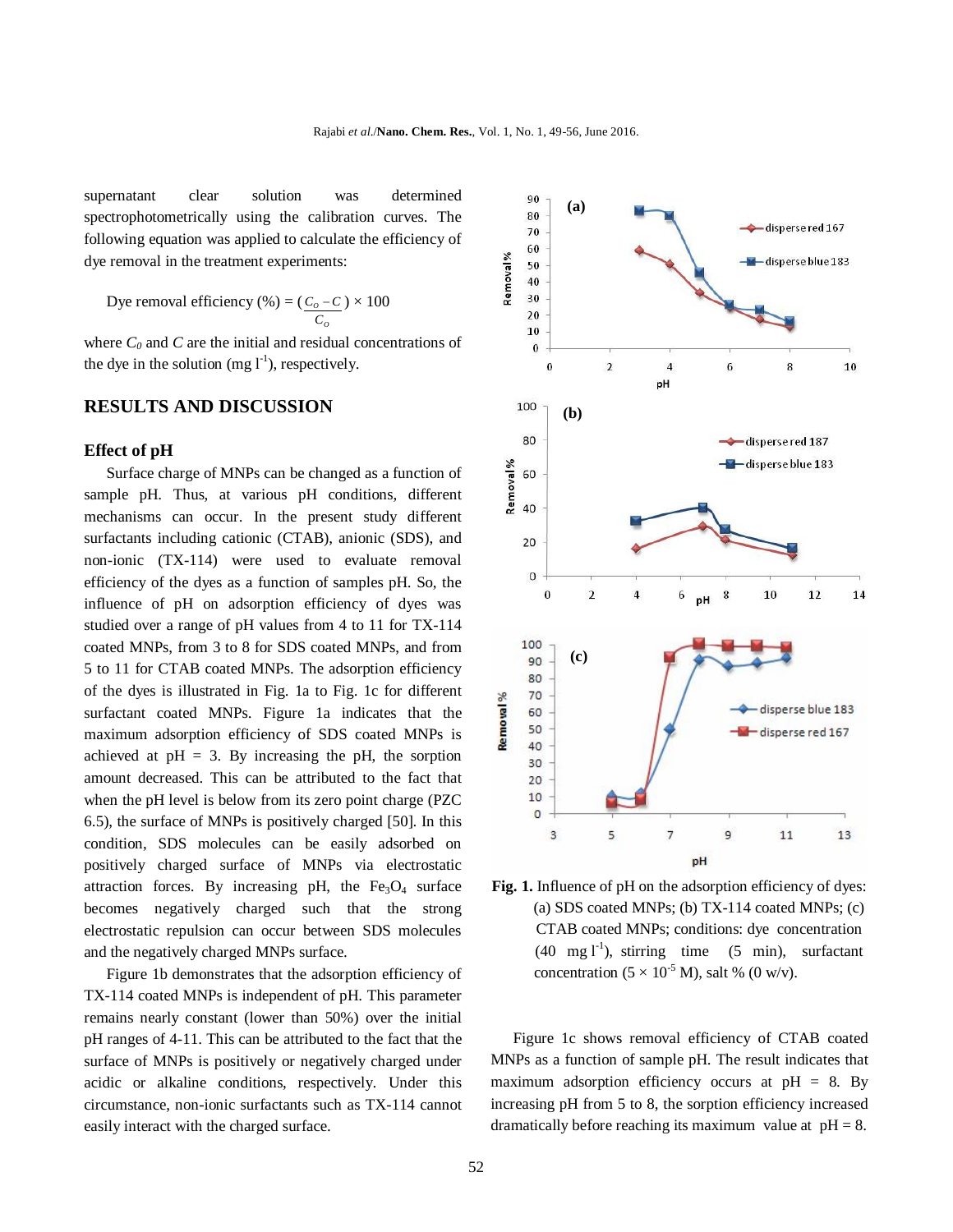When pH increases, the MNPs surface becomes negatively charged so that the strong electrostatic attraction between CTAB molecules and the negatively charged MNPs surface is high enough to produce a great adsorption affinity for disperse dyes.

In conclusion, maximum removal efficiency can be achieved at  $pH = 3$  with SDS and  $pH \ge 8$  with CTAB. Removal under alkaline conditions is most favorable. Stability of MNPs in acidic pH is lower than that in alkaline conditions and MNPs can be easily oxidized under acidic condition and lose their magnetization up to 35% [51].

#### **Influence of CTAB Concentration**

Adsorption of ionic surfactants such as CTAB onto the surface of metal oxides is a favorable process. Depending on the amount of added surfactants, it can form different structures on surface of metal oxides [39,40]. Figure 2 depicts the adsorption efficiency of disperse dyes as a function of the amount of CTAB added. At low concentrations of CTAB, the adsorption efficiency of the disperse dyes on the surface of MNPs is low. In contrast, by increasing CTAB concentration, the adsorption efficiency increases remarkably. An increase in adsorption efficiency can be explained by the gradual formation of hydrophobic hemimicelles on the surface of MNPs which can increase the adsorption efficiency of the dyes. Similar results have been reported in the literature [52-54]. Hemimicelles consist of monolayer of surfactant adsorbing head down on a positively charged mineral oxide surface. Maximum removal was obtained when CTAB concentration was  $5.0 \times$  $10^{-5}$  M for disperse blue 183 and  $2.5 \times 10^{-5}$  M for disperse red 167. These results suggest that the removal behaviors of the disperse dyes are related to their hydrophobic properties. By increasing the number of chloro-substitutes, these properties raise.

#### **Kinetic of the Adsorption Process**

In order to study the adsorption kinetic, removal of dyes under optimum conditions (pH = 8.0 and CTAB concentration were  $5.0 \times 10^{-5}$  M for disperse blue 183 and  $2.5 \times 10^{-5}$  M for disperse red 167) was investigated by fixing adsorbent dose, and contact times were varied in the range of 5-60 min. Also, the dye concentrations were varied between 80-200 mg  $1^{-1}$ . Figure 3 shows removal efficiency



**Fig. 2.** Influence of CTAB concentration on removal efficiency of the disperse dyes, conditions: dye concentration (40 mg  $1^{-1}$ ), stirring time (5 min), pH (8), salt % (0 w/v).



 **Fig. 3.** Effect of initial dye concentration on removal efficiency of the dyes, condition:  $pH = 8.0$ , CTAB concentration  $(5.0 \times 10^{-5} \text{ M})$  for disperse blue 183 and  $2.5 \times 10^{-5}$  M for disperse red 167), salt % (0 w/v).

of disperse red 167 as a function of contact time in different initial dye concentrations. Same results were obtained for disperse blue 183. It is evident that removal efficiency of the dye decreases when initial dye concentration in the solution increases. On the other hand, the results showed that removal rates of dyes are very fast and adsorption equilibrium is reached in 5 min for all of the five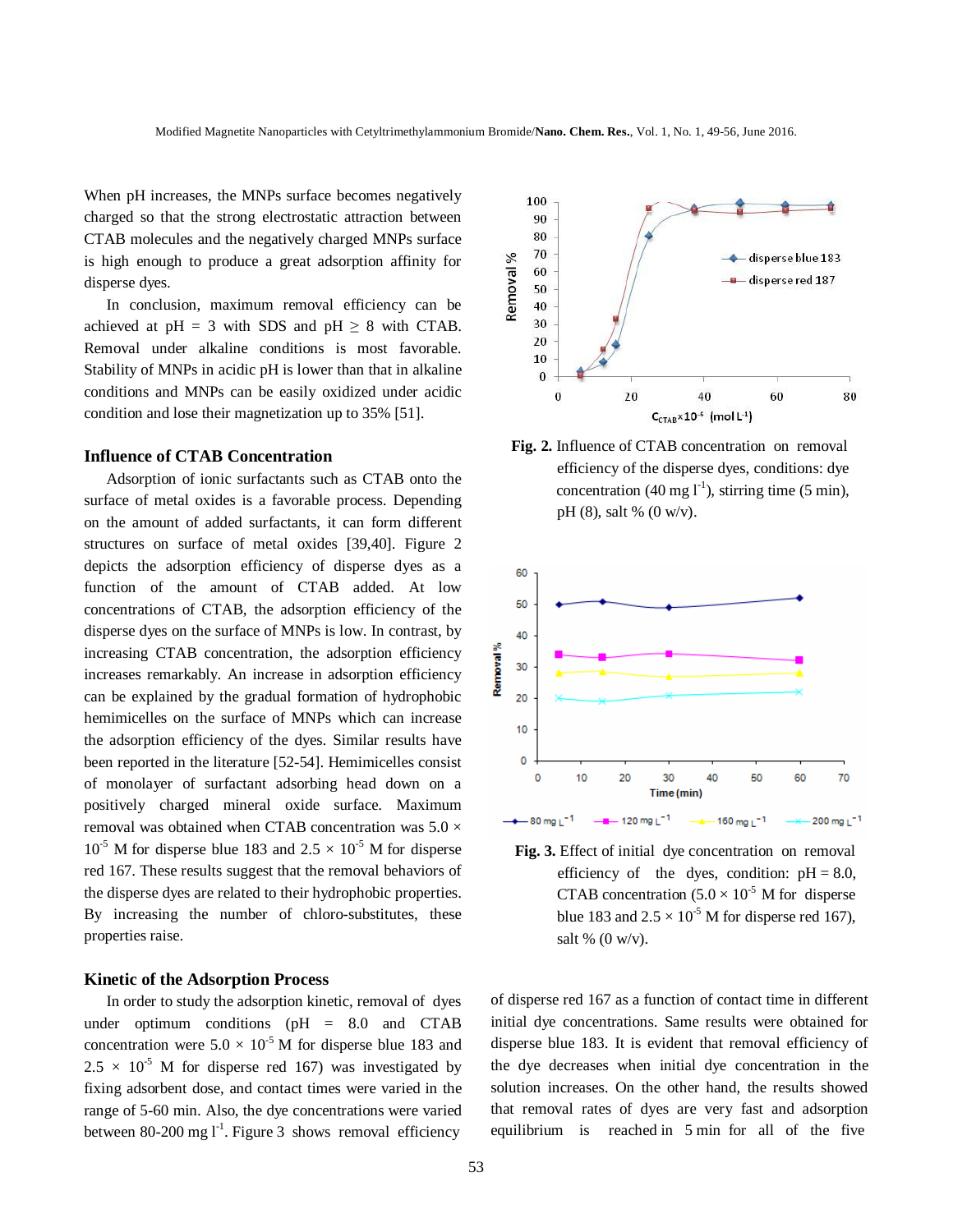concentrations tested. Thus, the obtained results cannot be treated with conventional kinetic models. Therefore, it can be concluded that saturation of adsorbent may occur at short times or there is a correlation between amount of CTAB and initial dye concentration. It is worthy to note that for initial dye concentrations, amount of adsorbed dye was almost constant (40 mg  $1^{-1}$ ). So, this hypothesis was considered in further studies.

# **Effect of Dye-to-CTAB Ratio on the Adsorption Efficiency**

Optimization of CTAB concentration was accomplished for 40 mg  $I<sup>-1</sup>$  of the dyes. Further studies showed that there is a correlation between initial dye concentration and CTAB concentrations.

Therefore, optimum CTAB concentration was investigated for higher initial concentration of the dyes  $($  $40 \text{ mg } l^{-1}$ ). The result showed that the ration of dye to CTAB should be kept constant at optimum value to achieve high removal efficiency  $(\geq 95\%)$ . Figure 4 shows the amount of CTAB needed for removal efficiency of ≥95% for different concentrations of the dyes. Under this circumstances, maximum amount of tested dyes  $(500 \text{ mg l}^{-1})$ can be removed with removal efficiency of  $\geq 95$ . In this condition, the adsorbent capacity of the MNPs of the dyes can be 2000 mg  $g^{-1}$ . In order to confirm the high capacity of the adsorbent, thermogravimetric analysis (TG) was done on the dry adsorbent which already was contacted with 500 mg  $I<sup>-1</sup>$  of the dyes (Fig. 5). Obtained results showed that at temperatures lower than 450 ºC, near 70 mass% loss occurres. This observation can be explained by thermal decomposition of the dye and CTAB. Since amount of CTAB is very low, it can be concluded that mass loss in TG process is due to degradation of the dyes adsorbed on the surface of the adsorbent. This phenomenon is a unique event which completely differs from the literature data.

### **Salt Effect**

Generally, effluents of textile and dyeing industries contain a high concentration of salts, which may affect the removal efficiency of the dye [51]. Therefore, influence of salt concentration in range of 0-10% (w/v) on removal efficiency of the dyes was considered. The results revealed that removal efficiency of the dyes remained constant at



**Fig. 4.** Effect of dye to CTAB ratio on removal efficiency of the dyes, condition:  $pH = 8.0$ , stirring time (5 min), salt %  $(0 \text{ w/v})$ .



**Fig. 5.** Thermogram of (A) dry adsorbent, (B) dry adsorbent which was already contacted with  $6 \times 10^{-4}$  M of CTAB, (C) dry adsorbent which was already contacted with  $6 \times 10^{-4}$  M of CTAB and 500 mg L<sup>-1</sup> of disperse blue 183.

even high concentration of the salt (10% (w/v)). This result could be very valuable, because the method can be applied to removal of dye from effluents containing high concentrations of salt without dilution.

#### **Desorption and Regeneration Studies**

Desorption of the dyes from the CTAB coated MNPs was studied using different kinds of organic solvents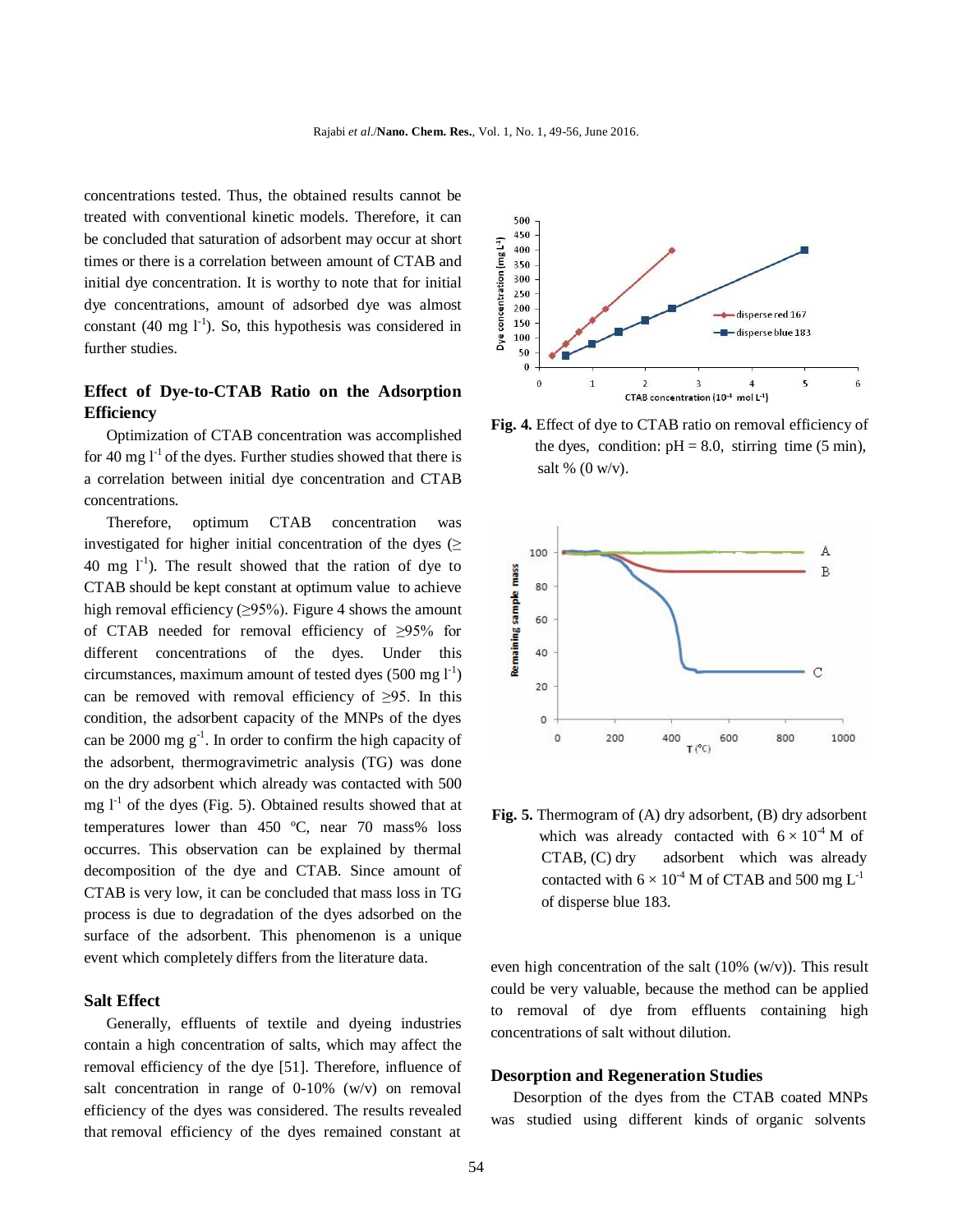

**Fig. 6.** Comparison of desorption efficiency of different eluents for the dyes from surface of MNPs.

(methanol, acetone, 50% (v/v) methanol in 0.1 M HCl, and 50% (v/v) acetone in HCl 0.1 M). The obtained results are demonstrated in Fig. 6. Desorption ability of methanol was found higher than that of the other solvents. This can be explained by suitable solubility of CTAB and the disperse dyes in methanol. Desorption efficiencies higher than 99% were obtained in a short time (1 min) and in a one-step elution using 2 ml of methanol. Further experiments showed that MNPs can be regenerated by methanol and reused for seven successive removal processes with removal efficiency higher than 99%. Under higher removal cycles, removal efficiency decreased maybe due to oxidation, losing and/or dissolving some amounts of the NPs during the successive steps.

### **Removal of Dyes from Textile Wastewaters**

Under optimum conditions, removal of the disperse dyes was studied from a dyeing vat. The dyeing vat contained 2.5  $\times$  10<sup>-5</sup> M of acetic acid. The results showed that these dyes can be removed from the matrix with removal efficiency higher than 99%. Therefore, the proposed method can be directly applied to removal of the disperse dyes without further treatment.

## **CONCLUSIONS**

In the present study, the CTAB coated MNPs as an efficient adsorbent were successfully applied to remove the disperse dyes from aqueous solutions. The amount of dye adsorbed was found to be dependent on solution pH, surfactant concentration, and ratio of initial dye concentration to surfactant concentration. The results showed that initial dye to CTAB concentration ratio is very important to achieve high removal efficiency  $(≥95%)$  at high concentrations of the dyes. Under this circumstances, maximum tested dyes (500 mg  $L^{-1}$ ) can be removed with removal efficiency higher than 95%. In this condition, the adsorbent capacity can be as high as  $2000$  mg  $g^{-1}$ . When a simulated textile effluent was used as adsorbate, the adsorption efficiency did not change. Also, MNPs can be reused for more than seven times without any loss in absorption efficiency. Finally, the magnetic properties of the MNPs allow their separation from the effluent by a simple magnetic field, and lead to the development of a clean and safe process for water pollution remediation in accordance with the new requirements of ''green chemistry''.

## **REFERENCES**

- [1] S. Wang, Y. Boyjoo, A. Choueib, Z.H. Zhu, Water Res. 39 (2005) 129.
- [2] V. Golob, A. OjstrŠek, Dyes Pigments 64 (2005) 57.
- [3] C.I. Pearce, J.R. Lloyd, J.T. Guthrie, Dyes Pigments 58 (2003) 179.
- [4] G. McMullan, C. Meehan, A. Conneely, N. Kirby, T. Robinson, P. Nigam, I.M. Banat, R. Marchant, W.F. Smyth, Appl. Microbiol. Biotechnol. 56 (2001) 81.
- [5] S. Sahin, C. Demir, S.Gücer, Dyes Pigments 73 (2007) 368.
- [6] M.S. Álvarez, F. Moscoso, A. Rodríguez, M.A. Sanromán, F.J. Deive, Bioresource Technology, 146 (2013) 689.
- [7] C.Z. Liang, S. Sun, F. Li, Y. Ong, T. Chung, J. Membr. Sci. 469 (2014) 306.
- [8] W. Zhao, Z. Wu, D. Wang, J. Hazard. Mater. 137 (2006) 1859.
- [9] P. Sharma, M.R. Das, J. Chem. Eng. Data 58 (2013) 151.
- [10] X. Zhu, Y. Zheng, Z. Chen, Q. Chena, B. Gao, S. Yu, Desalination Water Treat 51 (2013) 6101.
- [11] Z. Shen, W. Wang, J. Jia, J. Ye, X. Feng, A. Peng, J. Hazard. Mater. 84 (2001) 107.